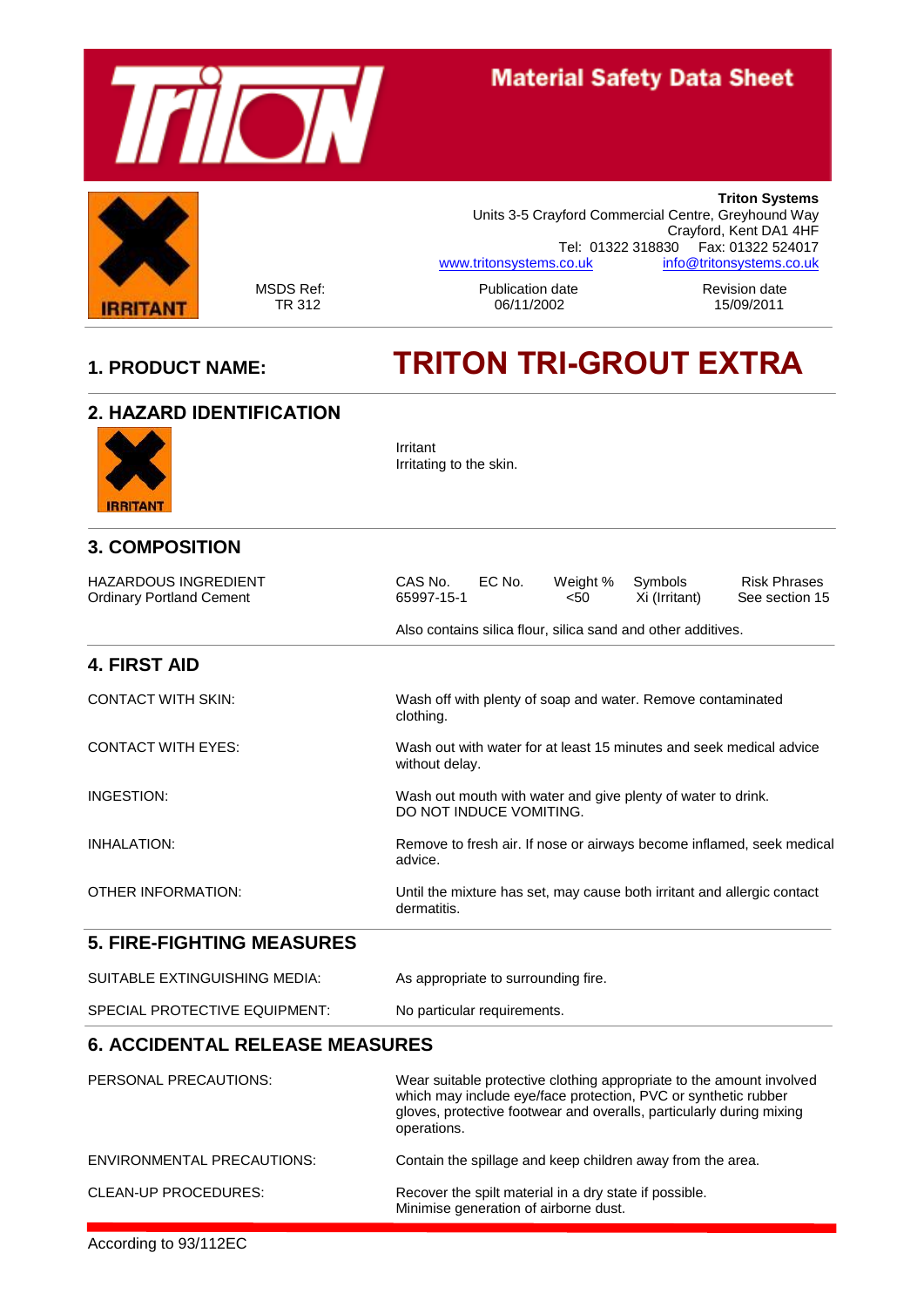

#### **7. HANDLING AND STORAGE**

HANDLING PRECAUTIONS: Observe good hygiene standards and minimise skin contact. Wear suitable protective clothing according to item 8.

STORAGE INFORMATION: Keep containers tightly closed in a cool place.

#### **8. EXPOSURE CONTROLS / PERSONAL PROTECTION**



When handling or mixing the product, protective clothing should be worn, including eye protection and PVC or synthetic rubber gloves. Wash hands and exposed skin before meals and after work. Do not wear contaminated clothing.

EXPOSURE LIMITS Occupational exposure standard (8h TWA): 10mg/m<sup>3</sup> total inhalable dust, 5mg/m<sup>3</sup> respirable dust

#### **9. PHYSICAL AND CHEMICAL PROPERTIES**

| Appearance                   | <b>Grey Powder</b> | <b>Oxidising Properties</b>  | None                              |
|------------------------------|--------------------|------------------------------|-----------------------------------|
| Odour                        | None               | Vapour Pressure              | Not relevant                      |
| pH                           | 11, when wet       | Relative density             | Not relevant                      |
| <b>Boiling Point</b>         | Not Relevant       | <b>Bulk density</b>          | 1300 kg/m <sup>3</sup>            |
| <b>Melting Point</b>         | Not Relevant       | Viscosity                    | Not relevant                      |
| <b>Flash Point</b>           | None               | Solubility                   | Very slightly soluble<br>in water |
| Autoignition<br>temperature  | Not Combustible    | <b>Partition Coefficient</b> | Not relevant                      |
| <b>Explosive Properties:</b> | None               | Other data                   |                                   |
|                              |                    |                              |                                   |

| <b>Oxidising Properties</b>  | None                              |
|------------------------------|-----------------------------------|
| Vapour Pressure              | Not relevant                      |
| <b>Relative density</b>      | Not relevant                      |
| <b>Bulk density</b>          | 1300 kg/m <sup>3</sup>            |
| <b>Viscosity</b>             | Not relevant                      |
| Solubility                   | Very slightly soluble<br>in water |
| <b>Partition Coefficient</b> | Not relevant                      |
| Other data                   |                                   |

### **10. STABILITY / REACTIVITY**

| STABILITY:           | Stable under normal conditions of use. |
|----------------------|----------------------------------------|
| CONDITIONS TO AVOID: | Damp (degrades product).               |
| MATERIALS TO AVOID:  | No particular requirements.            |

#### **11. TOXICOLOGICAL INFORMATION**

Severe eye irritant. Irritating to skin – the powder or its mixture with water may cause irritant dermatitis or burns, and traces of hexavalent chromium in the product may cause allergic dermatitis. Ingestion of small amounts is unlikely to cause any significant reaction, but large doses may result in irritation to the gastro intestinal tract.

#### **12. ECOLOGICAL INFORMATION**

| MOBILITY:      | Not mobile in soil.                                                                                                                            |
|----------------|------------------------------------------------------------------------------------------------------------------------------------------------|
| DEGRADABILITY: | Relatively inert.                                                                                                                              |
| ACCUMULATION:  | No potential for bioaccumlation or biomagnification.                                                                                           |
| ECOTOXICITY:   | Addition of cement-based products to water may cause the pH to rise,<br>and they may therefore be toxic to aquatic life in some circumstances. |